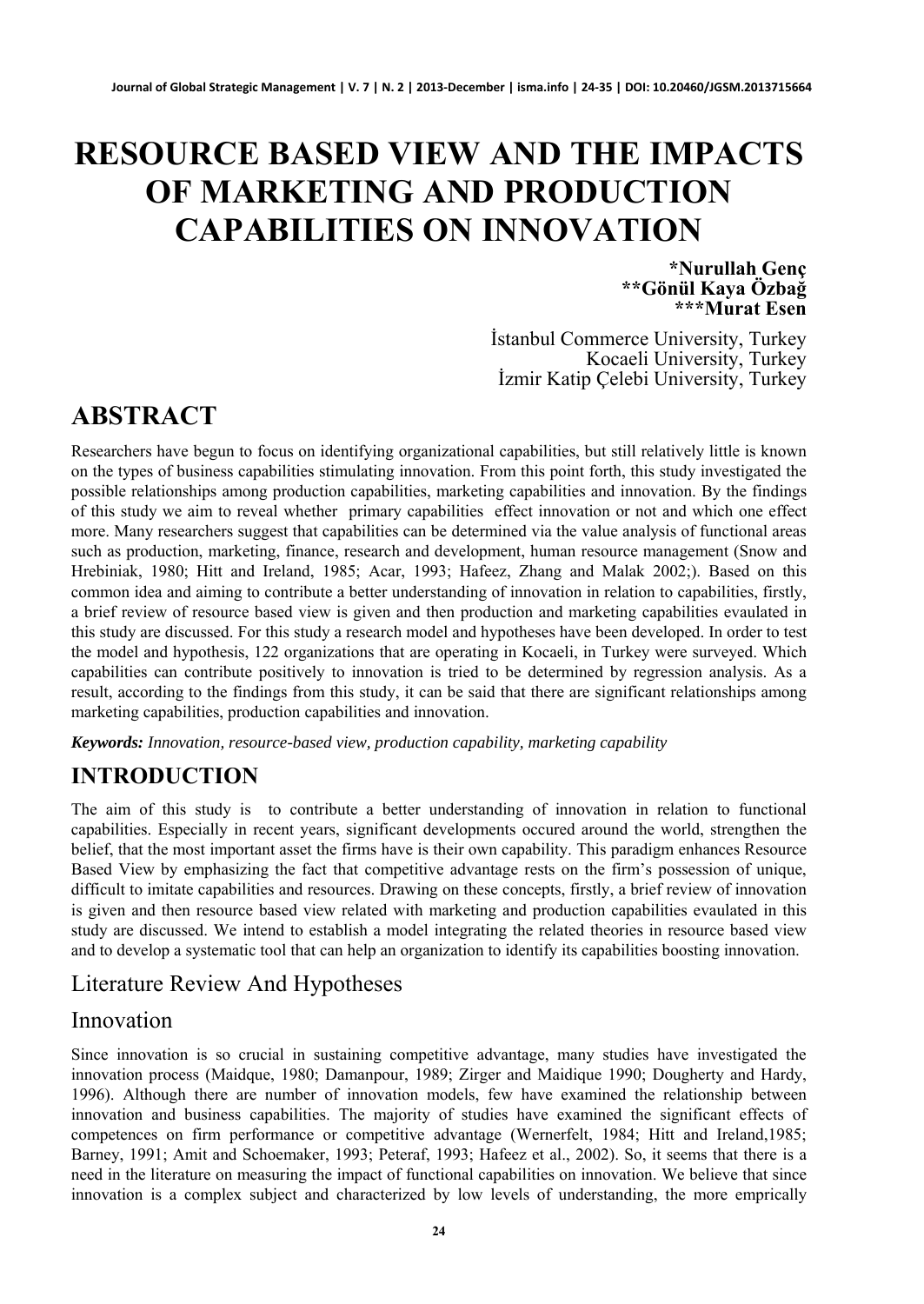examined it in different industries and countries, the more easily it can be understood and applied by managers in organizations.

Many researchers who are interested in the topic of innovation defined it generally in similar ways despite some minor differences. Gopalakrishnan and defined innovation as programs, policies, systems, equipment, service, product, behavior or idea which is newly adapted to organization ( Shanthi and Fariborz, 2000: 15). Innovation represents the development of an entirely new product, service category, or production system, where knowledge experience are limited (Damanpour, 1989; Wolfe, 1994; Christensen and et al. 2003). Wang, et al., expresses that innovation is conceptually a process that begins with a novel idea and concludes with market introduction" (2010, p. 767). Most of the researchers and practitioner considered innovation as a positive and productive change but on the other hand it is a difficult task to succeed since it involves people, process and technology.

Zirger and Maidique who are well known for their efforts on innovation research tried to determine the key factors that affect product innovation. According to this researh findings, two of the five most important factors affecting product innovations are the product's value to the customer and the synergy of the new product with the firm's existing capabilities (Zirger and Maidique, 1990: 867). There are many researches which suggest that innovations with a closer fit to firm capabilities tended to be more succesful (Cooper and De Brentani, 1991; Cooper and Kleinschmidt, 1993; Kleinschmidt and Cooper, 1991; Song ve Parry, 1997a; 1997b; Zirger and Maidique, 1990). Danneels suggests that rather than trapping the firm, current capabilities may be used as leverage points to add new capabilities, which he refers to as "capabilities leveraging".

Similarly, Hamel and Prahalad (1994) recommended leveraging core capabilities as a faster and less risky way for the firm to grow and renew itself. They argued that in order to leverage core capabilities, managers need to escape a product-centric view of their firm, and examine the capabilities on which their products are based. According to Hamel and Prahalad (1994: 227) '. . . in defining core competencies, managers must work very hard to abstract away from the particular product configuration in which the capabilities is currently embedded, and imagine how the capabilities might be applied in new product areas.' They argued that products embody capabilities, but capabilities are not product-specific. In other words, core capabilities transcend any particular product. One product may embody several capabilities, and one capabilities may underlie many products. Despite this potential and useful interchange, competences are not fully utilized by organizations and not all possible value is extracted from them.

#### Resource-Based Theory

Resource-Based Theory (RBT) and related concepts take place in many strategy formulation theories. Terms such as "strategic resources" (Barney 1991, Dierickx and Cool 1989), "distinctive competence" (Selznick 1957; Snow and Hrenibiniak, 1980), "core competence" (Hamel and Prahalad 1990), "invisible assets" (Itami and Numagani, 1992), "dynamic capabilities" (Teece, Pisano, and Shuen,1997) are used interchangeably by researchers that contributed to related literature. The well beloved researchers described resources and capability concept close and parallel to their views. Although they expressed in different words and ways, they basically tried to explain why some competitors are more succesful than others even they acquire nearly equal resources.

Let us describe resources before discussing why some enterprises are more succesful than others even they have nearly the same kind of resources. Resources are inputs into a firm's production process such as capital equipment, the skills of individual employees, patents, finance and talented managers (Thompson and Strickland, 1999: 91). Resource may include employee skills and experiences which a firm could employ though not "owned by a firm". In fact under a network organisation, resource includes all those assets, or have an access to in order to achieve its corporate goals. Some classify resources into three sub-categories, namely as physical assets, intellectual assets and cultural assets (Hafeez et.al, 2007). From this definitions one can exclude that resources can be both physical and intangible. RBT emphasizes the latter are more likely to be a source of sustained competitive advantage since global competition requires more knowledge integrated capabilities.

On the other hand, Grant identifies six catagories of resources; financial, physical, human, technological, reputation and organizational. He suggests that to understand a firm's ability to acquire competitive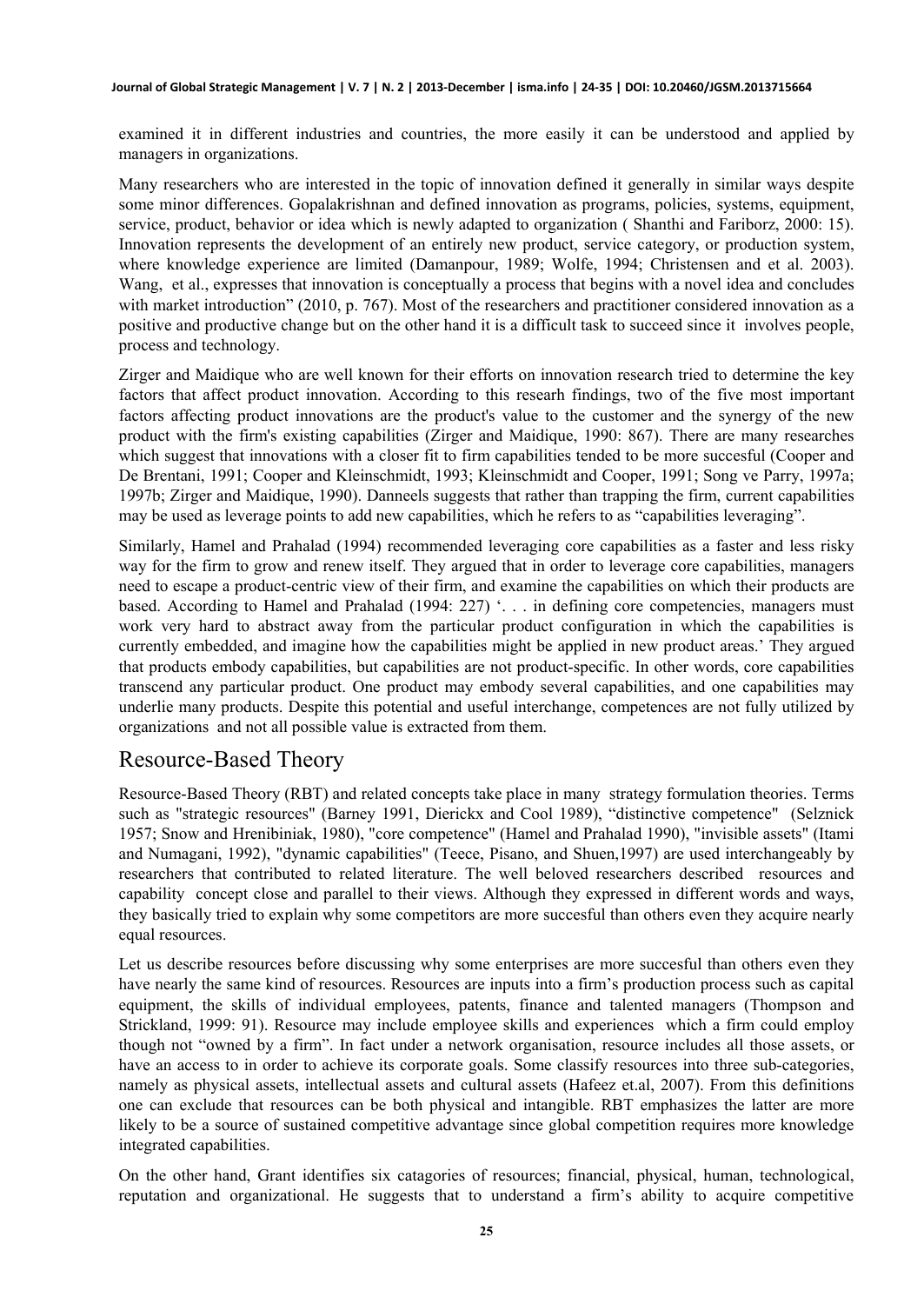advantage, theorists need to make distinction between resources and capabilities. He claimed that instead of resources, capabilities which are the result of bundles of resources working together may give an enterprise competitive advantage. In other words, capabilities are emerged by the application of resources (Grant, 1991: 122). However every capability and resource doesn't create competitive advantage. In order to give a competitive advantage resources and capabilities have four charactericts as; valuable, rare (heterogeneous), inimitable (causal ambiguity, path dependent) and nonsubstitutable

A path-dependency arises from a series of events, occurring over time that would be difficult to duplicate. Causal ambiguity arises when the linkage between the firm resources and competitive advantage is not understood easily or imperfectly. Casually ambiguous resources are generally organizational capabilities. Some features of causally ambiguous patterns are tacit, and thus cannot be codified. Others may be quite apparent but cannot be completely observed. It is necessary that the firms possess both kind of resources and capabilities in order create competitive advantage (Dierickx and Cool; 1989, Collis and Montgomery; 2008) Understanding Resource-Based Theory (RBT) helps comprehension of competences. On the other hand, the competence-based view, also acknowledges resources, but mainly as deployable assets, governed by competencies (Urban, 2007: 395).

Helfat and Peteraf (2003; 999) define capability as " An organizational capability refers to the ability of an organization to perform a coordinated set of tasks, utilizing organizational resources, for the purpose of achieving a particular end result". Capabilities which are the building blocks of core competencies, including process and product design, product development, operations, value chain integration, all aspects of marketing and customer service, and organization design (Miller, Eisenstat and Foote, 2002: 44). Capabilities are argued to be dynamic when they enable firms to undertake new strategies to respond to changes in market conditions by combining and transforming available resources in new and different ways (Teece et al., 1997, p.511). There are many researchers who use the term 'capability' interchangeably with 'competence'since both of them can be formed by using the tangible and intangible value genarating assets and resources (Amit and Schoemaker, 1993; Dierickx and Cool, 1989; Grant, 1991; Teece, Pisano, and Shuen; 1997; Miller, Eisenstat and Foote, 2002). In this study we used them interchangeably too and especially follow the definition developed by Day (1994: 38) "capabilities are complex bundles of skills and collective learning exercised through organisational processes that ensure superior coordination of functional activities". They should include tacit knowledge, administrative skills and complex skills since they are emerged by a number of linking processes.

After defining resource and capability let us answer the question we have asked "why some enterprises are more succesful than others even they acquire nearly equal resources". According to RBT competitive advantage occurs when an enterprise differently combine physical and intangible resources and capabilities. No two companies are alike in their resources since they don't have the same tangible and intangible assets, set of experiences or organizational culture. Differences in company's resources and capabilites can explain a business' strength or weakness in the competition.These resources and capabilities determine how efficiently and effectively an enterprise performs its functional abilities. Thus RBT focus an analysis of external and internal environment (Wernerfelt,1984; Thompson and Strickland, 1999; Collis and Montgomery, 2008).

### Dimensions of functional capabilities

In RBT literature, researchers have applied many perspectives to understand organizational competencies (e.g. expertise in disciplines, specific phenomena, technologies, and skills, functional skills) (Edgar and Lockwood, 2008; 23.) Among these different perspectives we follow the ones which suggest that an organizational competence usually includes functional skills (Snow and Hrebiniak, 1980; Hitt and Ireland, 1985; 2005; Acar, 1993; Hafeez, Zhang and Malak 2002; 2007). Most of the researchers agree that capabilities are developed by means of functional activities and for that reason internal analysis of the organization is critical. Hitt and Ireland (1982; 267) investigated the main functions and categorized them as, general administration; production/operations; engineering and R&D ; marketing; finance ; personnel; and public and government relations. However, in this study, production and marketing capabilities are investigated since they are key factors that affect the success of innovation. In the following section, each of these are shortly discussed to let daylight into the survey.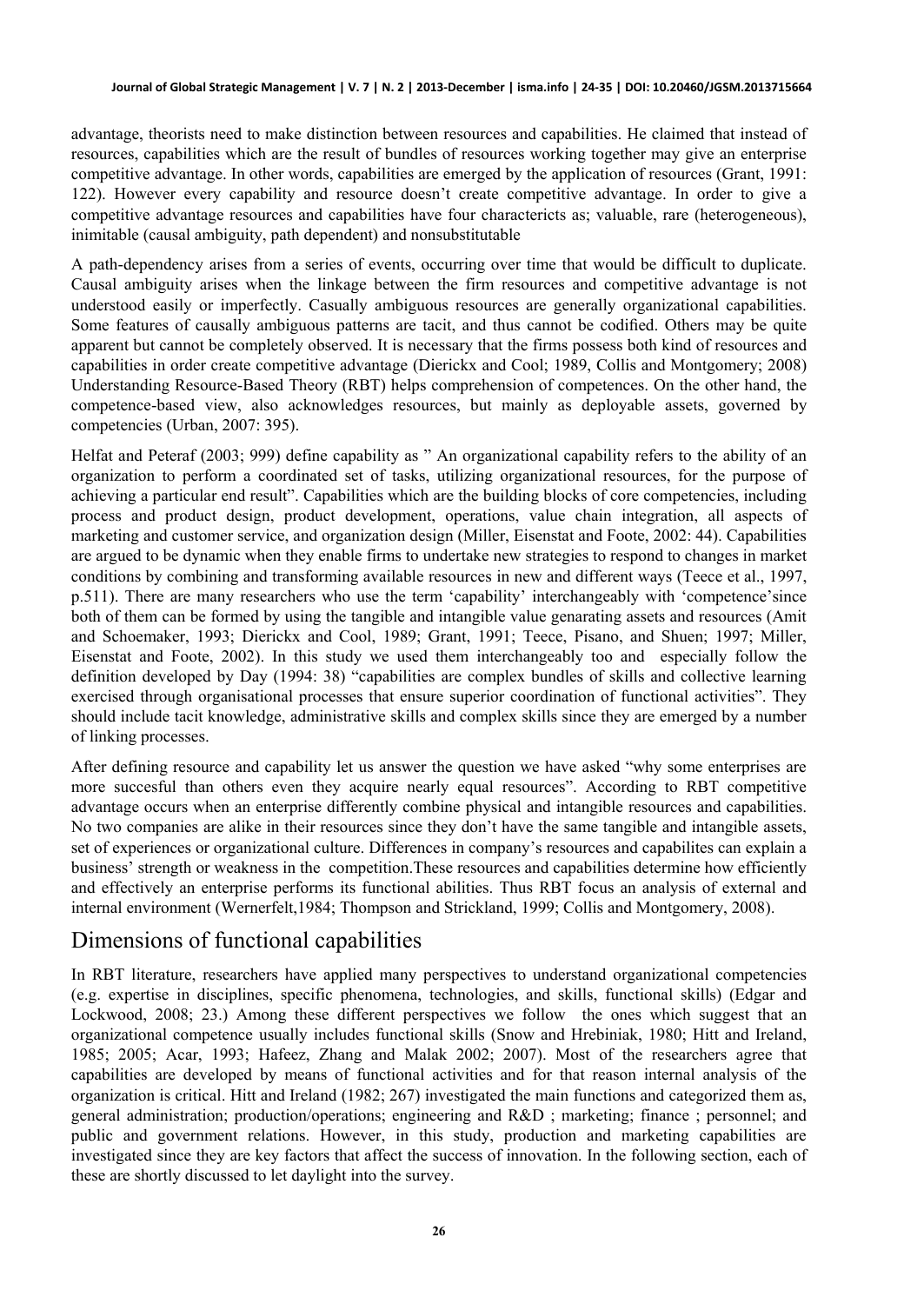# Production Capabilities And Innovation

Cleveland, Schroeder and Anderson (1989) defined production competence as ''the preparedness, skill, or capability that enables manufacturers to prosecute a product-market specific business strategy'' (p. 657). The skills or capabilities possible for manufacturers are diverse, as the nine categories CSA identify indicate: adaptive manufacturing, cost- effectiveness of labor, delivery performance, logistics, production economies of scale, process technology, quality performance, throughput and lead time, and vertical integration. However in this research a total of six surrogate variables are used to measure the production-related capabilities of a firm such as cost- effectiveness, quality performance, flexibility and differentiation.

Researches about the effects of production capabilities on innovation are worth to examine. For instance, Cooper examined the factors leading to new product success. The research provides a vital insight into the factors which separate the successes from the failures in industrial product innovation. According to this study, Cooper suggests that marketing and production capabilities are key factors that affect product outcome. Having technical and production synergy and proficiency and avoiding pricing the product higher than competitive alternatives are the most critical determinants of new product success. In addition, Cooper suggested that to succeed new products should capitalize not only on market expertises but also on R&D and production capabilities (Cooper, 1979: 96).

An other important researh about the this subject is realized by Zirger and Maidique. Like Cooper, they found that marketing and production capabilities and coordination is positively related to product success and negatively related to failures. Morover, a technically superior product is positively related to successful outcomes and negatively related to failures. In addition, entering new markets or using new technologies requires that the firm develop new capabilities, a process that can be riskier and more time consuming than building upon an existing base. It is for this reason firms should choose projects that build upon the firm's existing technological, marketing, and organizational capabilities (Zirger and Maidique, 1990: 872).

Studies examining the relationship between production capabilities and business performance are often seen in the literature. But the number of studies examining the relationship between innovation and production capabilities is less. Experimental studies on the production capabilities and innovation, usually examined the variables such as; cost, differentiation, flexibility, quality, production knowledge and so on. In this study, the variables used in the production capabilities are developed from the works of Hitt and Ireland (1983), Vickery (1991), Vickery Droge and Markland (1993), Schmenner and Vastag (2006), Cooper (1979), Zirger and Maidique (1990).

*H1: A positive correlation exists between Production capabilities and innovation.* 

# Marketing Capabilities And Innovation

Day (1993, 1994) defines marketing capabilities as integrative processes designed to apply the collective knowledge, skills, and resources of the firm to the market-related needs of the business, enabling the business to add value to its goods and services and meet competitive demands. In his research on market-driven organizations. Day (1994: 38) defines capabilities as "complex bundles of skills and collective learning, exercised through organizational processes." In their study of the core competencies of the corporation, Prahalad and Hamel (1990) identify a firm's processes of market interaction and functional integration as core organizational competencies.

When the literature on marketing capabilities is examined it can be said that marketing capabilities improves the performance of new product development and business (Cooper, 1979; Zirger and Maidique, 1990; Sanchez and Elola, 1991; Li and Calantone, 1998). If the information obtained from the customer during marketing activities is combined with the organization's capabilities, this transformed information can lead to new products or services.

Li ve Calantone suggest that market knowledge capabilities in new product development is composed of three processes: (1) a customer knowledge process, (2) a competitor knowledge process, and (3) the marketing-research and development (R&D) interface. A customer knowledge process refers to the set of behavioral activities that generates customer knowledge pertaining to customers' current and potential needs for new products. A competitor knowledge process involves the set of behavioral activities that generates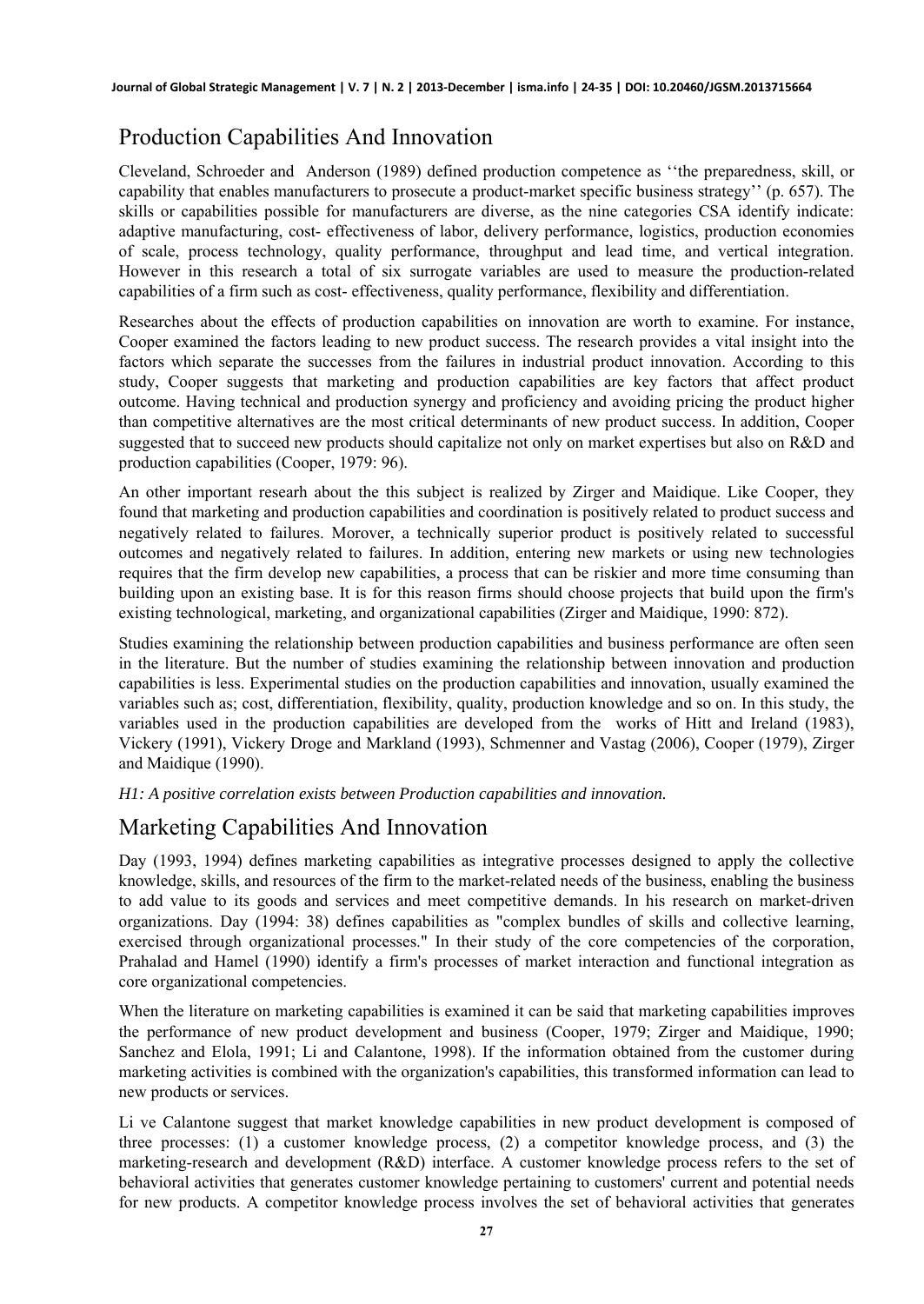knowledge about competitors' products and strategies. The marketing-R&D interface refers to the process in which marketing and R&D functions communicate and cooperate with each other (Li and Calantone, 1998:14).

In this regard, Cooper confirm in his study including America, Canada and European companies that customer information system is a critical factor that increases the characteristics of the new product. Thanks to information obtained at the end of this process, organizations can determine the characteristics of product performance and confirm if the proposed features create real customer value or not (Cooper, 1992: 124). Similarly, Sanchez and Elola's work on 56 industrial organizations stressed customer information is the most important driving force in innovation process. In addition, by this way organizations can determine appropriate markets for the developed product and increase the performance of the new product ( Sanchez and Elola, 1991: 51).

Market capabilities enables interaction with customers which may lead to higher levels of product capabilities through better market intelligence and customer feedback. If a firm does not know its competencies, clear market communication and trustworthy interaction with customers is impossible. Second, firms need to determine the level of translation needed in order to meet customers' communication needs. Hereby, different customers (or customer groups) may have different requirements which should be reflected in a firm's marketing plan. An understanding of the different levels of translation is an important step towards a targeted and customer-focused communication which is relevant to customers and addresses issues in their language. Different communications (i.e. different levels of translation) may also serve as means to differentiate a firm from its competitors. While underlying process and product competencies may be similar, the communication may different there with addressing different parts of the market. Third, a firm needs to develop good translation skills. Having identified its competencies and the required level of translation are only the basis for efficient market communication. A firm's translation ability can be seen as part of its market capabilities as the translation ability enables interaction with customers and other actors (Ritter, 2006: 1035).

Marketing capabilities are effective in the process of new product development as well as the success of the new product. there is no demand for a good unless consumers are aware of the good's existence. Customers, also, need to be informed by all means (through salespeople or promotions) of the innovative technologies that the firm processes and of the future R&D initiatives undertaken by it. Advertising stock, however, is tested as not of great significance. Some researchers argue that the role of the firm lies not only in perceiving that there is an opportunity to serve consumers, but also in making the consumers perceive that opportunity. When consumers are not even aware that this offer of knowledge is available, the firm must then inform them. In summary, it will be beneficial for a firm to listen more attentively and regularly to its customers and to integrate its voice effectively into product R&D and commercialization processes. (Kirzner, 1973; Xiong and Shang, 2007; Robertson and Yu, 2001). In marketing capability questionnaire parallel to literature review a total of five surrogate variables are used to measure the marketing -related capabilities of a firm such as customer knowledge, competitor knowledge and market knowledge.

*H2: A positive correlation exists between Marketing capabilities and innovation.* 

#### **Figure 1. Hypothesized Research Model**

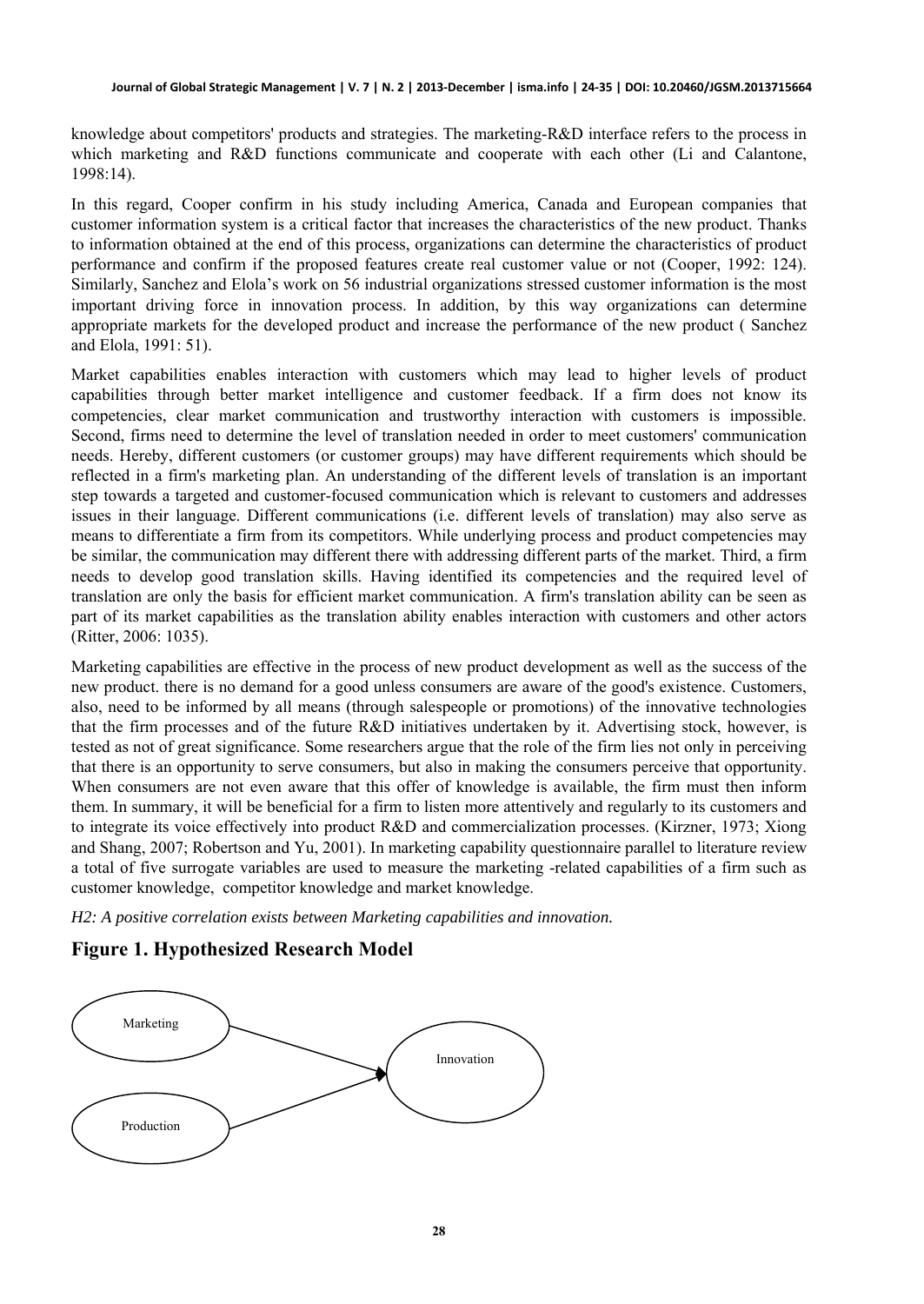# **METHODOLOGY**

### **Research Goal**

In this survey we aim to identify the possible relationships among production capabilities, marketing capabilities and innovation.

#### Selection of Sample and Respondents Demographics

The study is empirical based on the primary data collected from 122 medium and large sized organizations that are registered in Kocaeli Chamber of Industry, operating in Kocaeli, one of the most important industrial cities in Turkey. Participation was optional for all respondents. Data was collected according to the preferences of managers; face to face interactions or electronic mail. Data obtained from questionnaires will be analyzed through the SPSS statistical packet program and PLS-Graph.

A majority of the respondents (85,4%) were male. As to the educational qualification, 70,3% had obtained a university degree, and  $(8,9\%)$  held a postgraduate degree. 54,7% of the participants were aged between  $(31 -$ 45) years and the majority of the participants (59,4%) with job experience between (1– 5) years .

#### Measures

All items were measured on a five point Likert-type scale where (1) Strongly Disagree (2) Disagree (3) Neither Disagree nor Agree (Indecisive) (4) Agree (5) Strongly Agree.Three sections of the questionnaire are important for the present study; marketing capabilities, production capabilities and innovation. There are 18 questions in marketing and production capabilities. Production capabilities scale questions are developed from the works of Hitt and Ireland (1983), Vickery (1991), Vickery Droge and Markland (1993), Schmenner and Vastag (2006), Cooper (1979), Zirger and Maidique (1990). The questions about marketing capabilities are developed from Conant, Mokwa and Varadarajan's (1990) scale which is developed to measure distinctive capabilities.

Finally there are ten questions in innovation scale developed from the works of Prajogo and Ahmed (2006), Alegre and Chiva (2007), Hansen and Birkinshaw (2007).

### Data Analysis And Results

The statistical analysis method used fort his study was partial least squares (PLS). The reason for using this technique is that PLS method can operate under limited number of observations and more discrete or continious variables. Therefore PLS method is an appropriate method for analysing operational applications. PLS is also a latent variable modeling technique that incorporates multiple dependent constructs and explicitly recognizes measurement error (Karimi, 2009). Also PLS is far less restrictive in its distributional assumption and PLS applies to situations where knowledge about the distribution of the latent variables is limited and requires the estimates to be more closely tied to the data compared to covariance structure analysis (Fornell and Cha, 1994).

Following the proposal of Straub (1989), we re-examined the survey instrument in terms of relaibility and construct validity although the scale questions were developed from items successfully used in previous surveys. First of all, the original survey which consists of 28 questions was analyzed by PLS-Graph program 8 item is found below the suggested loading value 0.70 and communal value 0.50 (Fornell and Larcker) and as suggested in literature these "below threshold" items are deleted (Hair, Tatham, Anderson and Black, 1998). Examination of the remaining items revealed that they adequately represent the underlying construct attesting to the content validity of the instrument. Tablo 1. indicates reliability scores of remained items.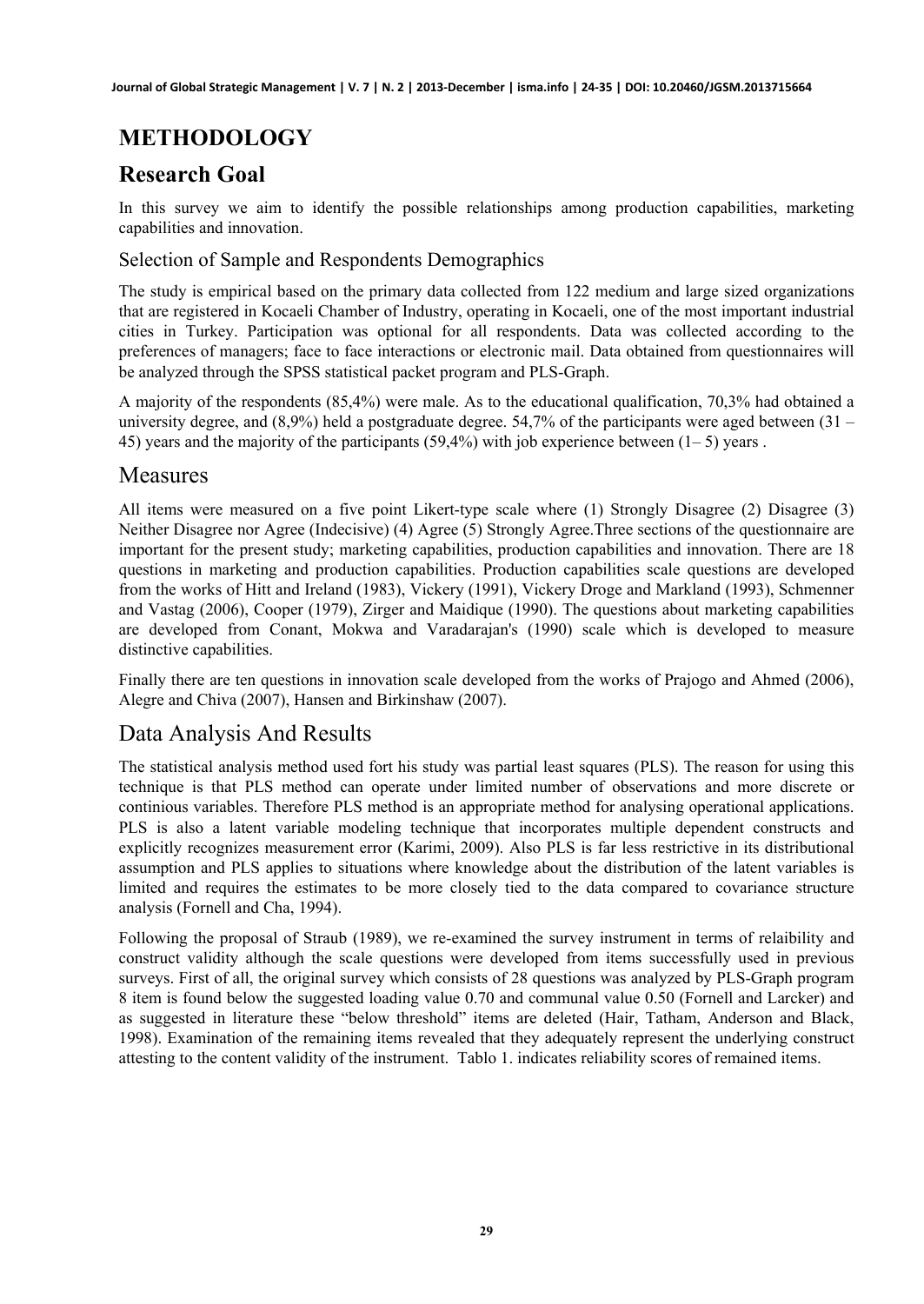| Const. & Variables      |                | Loading  | Communal | T-Statistics |               |
|-------------------------|----------------|----------|----------|--------------|---------------|
| Marketing Capabilities  | 1              | 0.81     | 0.66     | 22.78        | Composite     |
|                         | 2              | 0.88     | 0.79     | 41.23        | Reliability=  |
|                         | 3              | 0.78     | 0.61     | 18.58        | 0.916         |
|                         | $\overline{4}$ | $0.80\,$ | 0.65     | 27.19        | $AVE = 0.646$ |
|                         | 5              | 0.84     | 0.71     | 30.91        |               |
| Production Capabilities | 1              | 0.81     | 0.66     | 32.29        | Composite     |
|                         | 2              | 0.80     | 0.65     | 33.47        | Reliability=  |
|                         | 3              | 0.75     | 0.58     | 16.83        | 0.916         |
|                         | 4              | 0.86     | 0.75     | 39.26        | $AVE = 0.646$ |
|                         | 5              | 0.81     | 0.66     | 27.Tem       |               |
|                         | 6              | 0.75     | 0.57     | 21.43        |               |
| Innovation              | $\mathbf{1}$   | 0.72     | 0.52     | 15.97        | Composite     |
|                         | 2              | 0.81     | 0.66     | 31.93        | Reliability=  |
|                         | 3              | 0.82     | 0.67     | 34.90        | 0.926         |
|                         | $\overline{4}$ | 0.74     | 0.55     | 15.20        | $AVE = 0.594$ |
|                         | 5              | 0.78     | 0.61     | 23.Eki       |               |
|                         | 6              | 0.76     | 0.59     | 21.21        |               |
|                         | 7              | 0.77     | 0.60     | 18.77        |               |
|                         | 8              | 0.77     | 0.60     | 26.18        |               |
|                         | 9              | 0.75     | 0.56     | 18.58        |               |

#### **Table 1. Descriptive Statistics and Empirical Results of Measurement Model**

As seen in Table 1 item reliability scores of scales is higher than the accepted 0.70 level and comminalities is higher than the accepted 0.50 level (Fornell and Cha, 1994). The results show composite reliability (CR) exceeding 0.8 as recommended by Nunnally (1978). AVE which can also be considered as a measure of reliability exceeds 0.5 as recommended by Fornell & Larcker. Together CR and AVE attest to the reliability of the survey instrument. Composite Reliability and AVE values of scales are higher than the expected values.

#### **Table 2.Correlations between latent variables**

| 1) Marketing Capabilities  |       |       |  |
|----------------------------|-------|-------|--|
| 2) Production Capabilities | 0.737 |       |  |
| 3) Innovation              | 0.692 | 0.754 |  |

According to the correlation results seen in Tablo 2, there is a positive and significant result between marketing capabilities and innovation (0.692) and also between production capabilities and innovation (0.754). Morover, there is a positive and significant result between latent variables; marketing capabilities and production capabilities (0.737).

### Model Testing Results

Figure 2 depicts the structural model showing path coefficients and  $R<sup>2</sup>$  for dependent variable.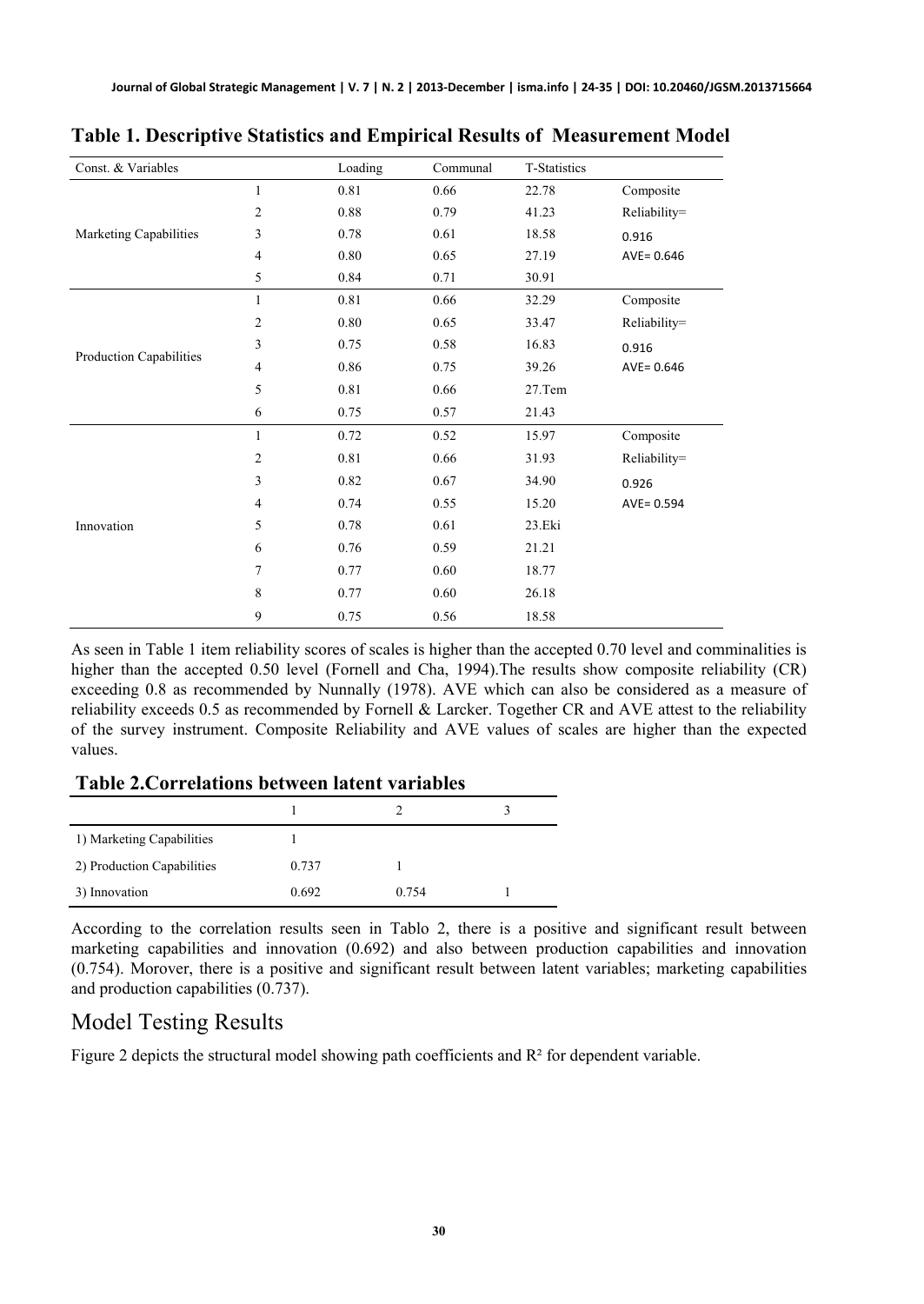

**Figure 2. Structural model testing results** 

The R<sup>2</sup>values for dependent variable indicate that the model was able to account for 61% of the variance in innovation. Bootstrap method was used in PLS-Graph to assess the statistical significance of the path coefficients. According to the results obtained from this research, marketing capabilities ( $\beta$ =0.30; t=3.53) and production capabilities ( $\beta$ =0.53; t=7.24) have a positive and significant effect on innovation.

### **CONCLUSION AND IMPLICATIONS**

This study focuses exclusively on resources and capabilities inside firms. Generating and maintaining a good fit between capabilities and new product development is critic on the success of innovation. The findings of the many researches show that organizational capabilities have positive impacts on innovation and its success (Cooper and De Brentani, 1991; Cooper and Kleinschmidt, 1993; Kleinschmidt and Cooper, 1991; Song ve Parry, 1997a; 1997b; Zirger ve Maidique, 1990). Similarly, in this study, it is found that marketing and production capabilities have a positive and significant effect on innovation.

From the results of Pearson's correlation analysis, the correlation coefficients between the innovation and marketing and production capabilities were (0.692) and (0.754) respectively. Therefore, hypothesis H1 and H2 can be accepted. Morover, there is a positive significant relationship between marketing capabilities and production capabilities (0.737) which are latent variables. The results also revealed that the effect of production capabilities on innovation is higher than marketing capabilities. This may be the result of the common belief that production capabilities more contribute to innovation-related activities such as developing new products, extending product ranges and improving existing product quality.

However this finding of the study shouldn't be interpreted as marketing capability is not a critical dimension in new product success since there are many researches which claim marketing capabilities improve the performance of new product development (Cooper, 1979; Zirger and Maidique, 1990; Sanchez and Elola, 1991; Li and Calantone, 1998; Xiong and Shang, 2007; Robertson and Yu, 2001) Marketing capability consists of the bundles of interrelated routines such as pricing, product, distribution, selling, advertising, promotion, marketing communication, and marketing planning, all of which effect the success of the new product. For instance, the study of Cooper (1979) in which he questioned "what makes a new product a success" illustrated that there are three facilitators to new product success related to marketing capabilities such as market knowledge (market information and activities); marketing communications and launch effort (sales force, advertising, promotion, and distribution); market need, growth, and size.

Similarly, Sanchez and Elola's work on 56 industrial organizations stressed customer information is the most important driving force in innovation process. Organizations would determine appropriate markets for the developed product and increase the performance of the new product by the help of the knowledge acquired in customer information process ( Sanchez and Elola, 1991). Morover, Zirger and Maidique stress that weak communication links and cooperation between the functional groups leads to critical konowledge loss that is needed for new product success (Zirger and Maidique; 1990). The implication of the mentioned studies is that market-oriented products are clearly more successful. Thus, market capabilities enables interaction with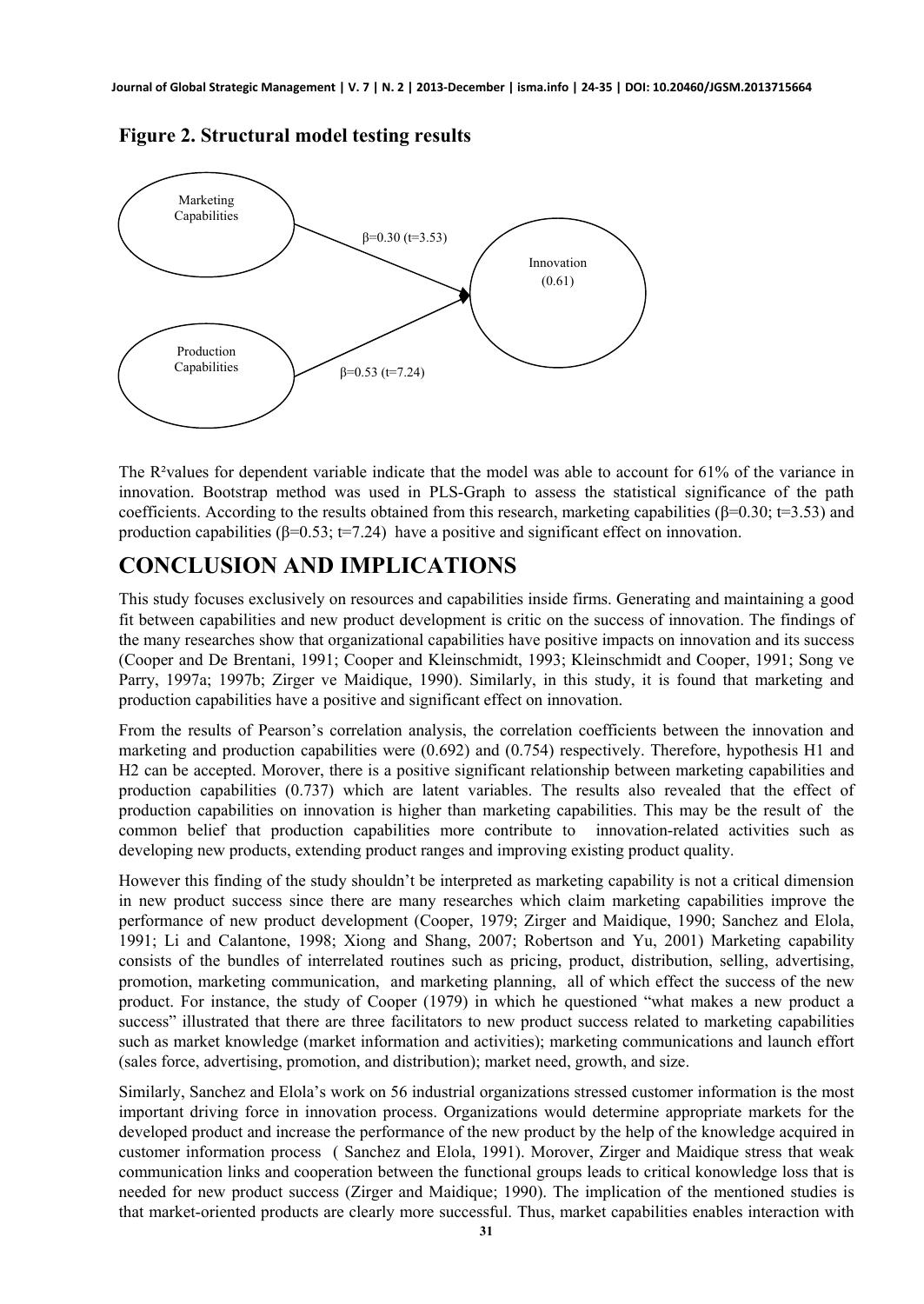customers which may lead to higher levels of product capabilities through better market intelligence and customer feedback.

Therefore, it will be more beneficial for enterprises not to treat market capabilities and production capabilities as two seperate capabilities. Both of these capabililities has a unique function in enhancing innovation process. Market capability is an external capability that links an enterprise with the market; production capability is an internal capability that determines range of products, specialty,quality, cost, flexibility etc.Therefore, in innovation process both dimensions are important characteristics and when treated in an integrative approach enhance the effectiveness and efficiency of the firm in achieving its performance objectives and also innovation.

Finally, the results of this study provides theoretical and emprical contributions to RBV literature by showing that marketing and production capabilities enhance innovation. However, some other types of capabilities could play a critical role in innovation process such as HRM capabilities, financial capabilities, R&D capabilities, cultural capabilities, entrepreneurial capabilities, management capabilities, logistical capabilities, global capabilities and etc. Therefore, it can be suggested to other researchers who wants to study in this subject to investigate these factors in different regions and markets.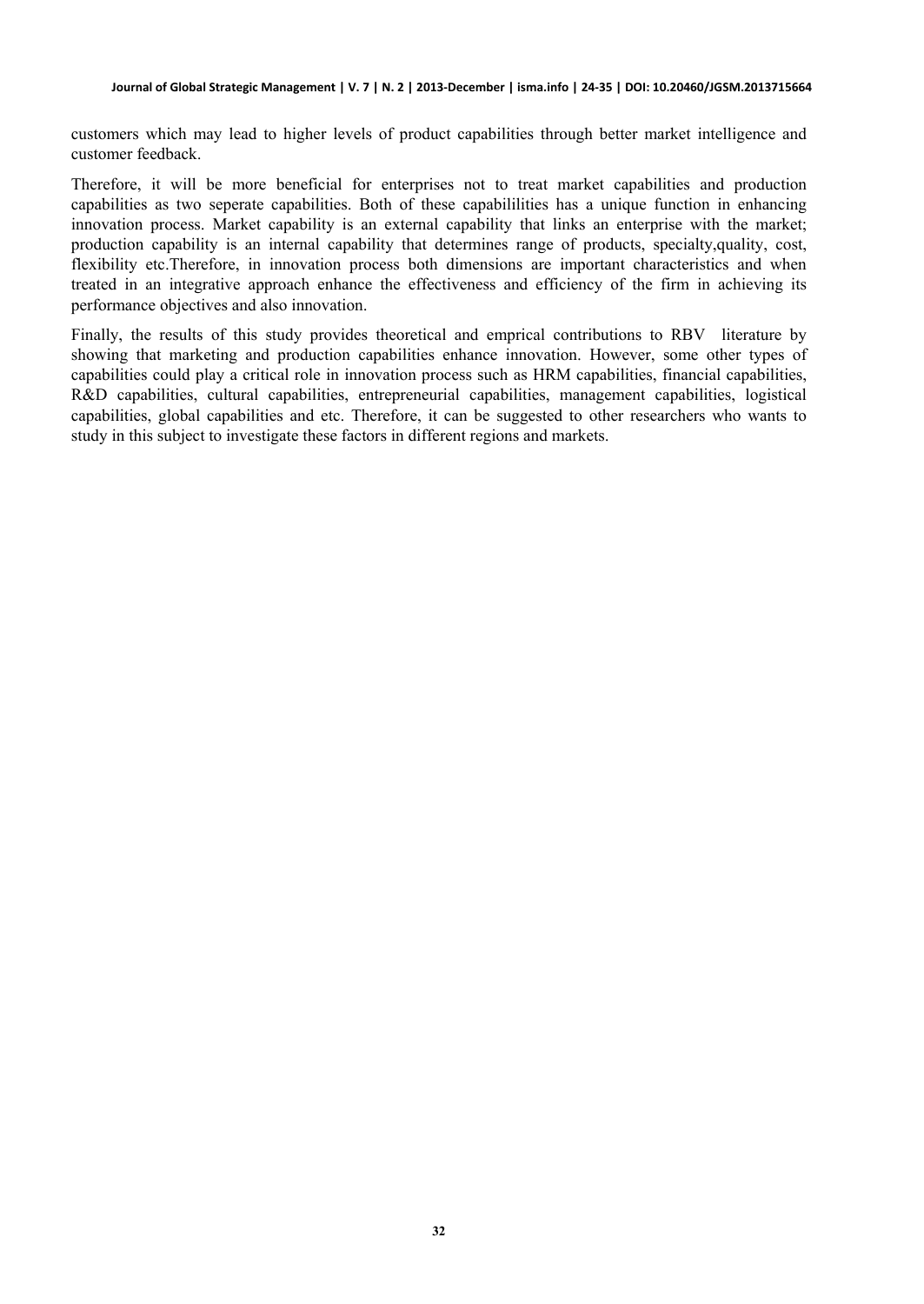**Journal of Global Strategic Management | V. 7 | N. 2 | 2013-December | isma.info | 24-35 | DOI: 10.20460/JGSM.2013715664**

### **REFERENCES**

Acar, Ahmet (1993). The Impact Of Key Internal Factors On Firm Performance: An Empirical Study Of Small Turkish Firms*, Journal of Small Business Management*, Oct93, Vol. 31 Issue 4, pp.86-92.

Amit Raphael and Schoemaker J. Paul (1993). Strategic Assets and Organizational Rent. *Strategic Management Journal*, C:14, No:1, pp.68-81

Angel M.Sanchez ve Luis Navarro Elola (1991). Product Innovation Management In Spain, *Journal of Product Innovation Management*, 8(1), pp.49-56

Alegrea Joaquin ve Chivab Ricardo (2008). Assessing the impact of organizational learning capability on product innovation performance: An empirical test, Technovation, 28 , pp.315-326.

Barney Jay (1991). Firm Resources and Sustained Competitive Advantage, *Journal Of Management*, 17(1), pp.99-120.

Christensen, Clayton M., Raynor, Michael E., Anthony, Scott D. (2003). Six Keys to Creating New Growth Business, *Harvard Management Update,* Vol. 8, Issue 1, pp.3-4.

Conant S. Jeffrey, Mokwa P. Michael, Varadarajan P. Rajan (1990). Strategic Types, Distinctive Marketing Competencies And Organizational Performance: A Multiple Measures-Based Study, *Strategic Management Journal*, V:11, No:5, September, pp.365-383.

Cleveland, G., Schroeder, R.G., Anderson, J.C. (1989). A theory of production competence, *Decision Sciences* 20 (4), 655–668.

Cooper Robert G. (1979). The Dimensions of Industrial New Product Success and Failure*, Journal of Marketing*, 43(3), pp.93-103.

Cooper Robert G (1992). The Newprod System; The Industry Experience, *Journal of Product Innovation Management*, 9 (2), pp.113-127.

Cooper Robert G (1988). The New Product Process: A Decision Guide For Management, *Journal of Marketing Management*, 3/3, pp.238-255.

Cooper, Robert G., De Brentani, Ulricke (1991). New Industrial Financial Services: What Distinguishes the Winners, *Journal of Product Innovation Management*, Vol. 8 Issue 2, pp.75-90.

Cooper, Robert G., Kleinschmidt, Elko J. (1993). Stage Gate Systems for New Product Success*, Marketing Management*, Vol. 1 Issue 4, pp.20-29.

Danneels Erwin (2002). The Dynamics of Product Innovation and Firm Capabilities, *Strategic Management Journal*, 23, September, pp.1095-1121.

Damanpour Fariborz et.al. (1989). The Relationship Between Types of Innovation and Organizational Performance, Journal *of Management Studies*, 26/6, pp.587-601.

Day S. George (1994). The Capabilities Of Market-Driven Organisations, *Journal Of Marketing*, V:58, October, pp.37-52.

Dierickx, I.; Cool, K. (1989). Asset Stock Accumulation and Sustainability of Competitive Advantage, *Management Science*; 35(12) pp.1504-1511.

Grant M.Robert (1991). The Resource-Based Theory Of Competitive Advantage: Implication For Strategy Formulation, California *Management Review*, Spring, pp.114-135.

Gopalakrishnan Shanthi and Damanpour Fariborz (2000). The Impact Of Organizational Context On Innovation Adoption in Commercial Banks, *IEEE Transactions on Engineering Manegemant*, 47(1), pp.14- 25.

Fornell C, Cha J. (1994). Partial least squares. *Advanced methods of marketing research*, 407, pp.52-78.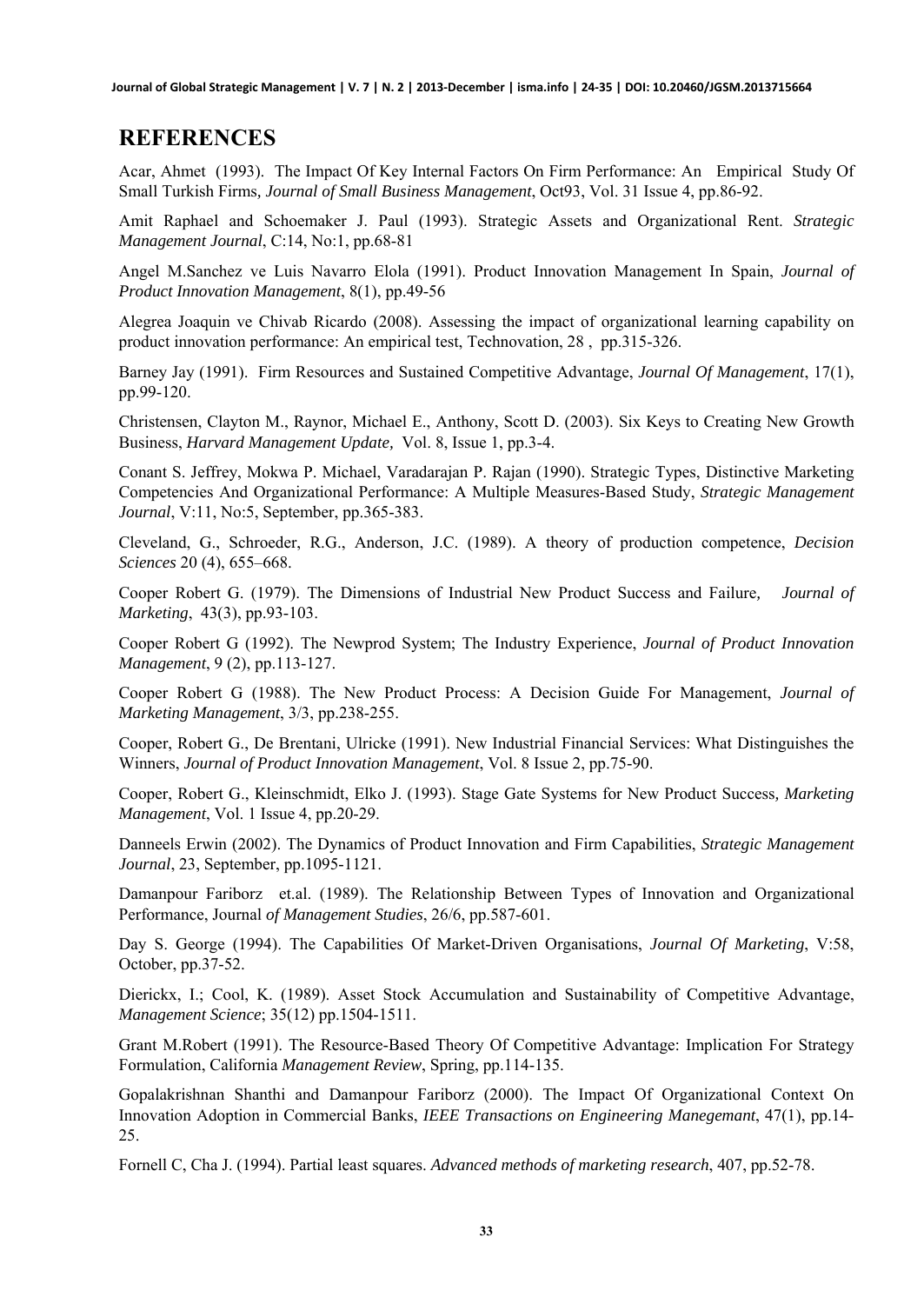Fornell, C., & Larcker, D. F. (1981). Evaluating structural equation models with unobservable variables and measurement error, *Journal of Marketing Research*, 18, 39–50.

Hamel Gary and Prahalad C.K. (1994). Competing For The Future, Harvard Business School Press Books, 1- 384.

Hamel Gary and C.K. Prahalad (1990). The Core Capabilities Of The Corporation, Harvard Business Review, May-June, pp.80-90.

Hansen T. Morten and Birkinshaw Julian (2007). The Innovation Value Chain, *Harvard Business Review,*June, 85(6), pp.121-130

Hafeez Khalid Hafeez and Essmail Ali (2007). Evaluating Organisation Core Capabilities And Associated Personal Competencies Using Analytical Hierarchy Process, *Management Research News*, V:30, No:.8, pp.530-547.

Hafeez K., Zhang Y. and Malak N. (2002). Core Competence for Sustainable Competitive Advantage: A Structured Methodology for Identifying Core Capabilities, IEEE *Transactions on Engineering Management*, 49(1), pp.28-35.

Hitt A. Michael, Ireland R. Duane, Keats W. Barbara and Vianna Antonio (1983). Measuring Subunit Effectiveness, *Decision Sciences*, V:14, No:1, 87-102.

Hitt A. Michael, Ireland R. (1982). Functional ımportance and company performance: Moderating effects of grand strategy and ındustry type, Strategic Management Journal, 25(2): 265-296.

Itami, Hirovuki; Numagami, Tsuyoshi (1992). Dynamic Interaction Between Strategy and Technology, *Strategic Management Journal*, Special Issue, Vol. 13, pp.119-135.

Karimi J. (2009). Emotional labor and psychological distress: Testing the mediatory role of work-family conflict, *European journal of social sciences*, 11(4), 584-598.

Kleinschmidt, E. J.; Cooper, R. G. (1991). The Impact of Product Innovativeness on Performance, *Journal of Product Innovation Management*, Vol. 8 Issue 4, pp.240-251.

Li Tiger and Roger J. Calantone (1998). The Impact of Market Knowledge Capabilities on New Product Advantage: Conceptualization and Emprical Examinaton, *Journal of Marketing*, V:62, October, pp.13-29.

Ljungquist Urban (2007). Core Competency Beyond Identification: Presentation Of A Model, *Management Decision*, V:45, N:3, pp.393-402.

Ritter Thomas (2006) Communicating Firm Competencies: Marketing as Different Levels of Translation, *Industrial Marketing Management*, 35(8), pp.1032-1036.

Robertson, Paul L.; Yu, Tony F. (2001). Firm Strategy, Innovation and Consumer Demand; A Market Process Approach*, Managerial & Decision Economics*, Vol. 22 Issue 4/5, pp.183-199.

Prajogo Daniel and Ahmed Pervaiz K. 2006. Relationships Between Innovation Stimulus, Innovation Capacity, And Innovation Performance, R&D Management Vol. 36, Issue 5, pp.499-515.

Sanchez Angel M. and Elola Luis Navarro (1991). Product Innovation Management in Spain, *Journal of Product Innovation Management*, 8 (1), pp.49-56.

Schmenner W. Roger and Vastag Gyula (2006). Revisiting The Theory Of Producition Capabilities: Extensions And Cross- Validations, *Journal Of Operations Management*, 24(6), pp.893-909.

Snow , C.C. & Hrebiniak, L. G. 1980. *Strategy,Distinctive Competence and Organizational Performance*, Administrative Science Quarterly, 25, pp.317-336.

Song, X. Michael; Parry, Mark E. (1997). Teamwork Barriers in Japanese High-Technology Firms: The Sociocultural Differences Between R&D and Marketing Managers, *Journal of Product Innovation Management*, Vol. 14 Issue 5, pp.356-367.